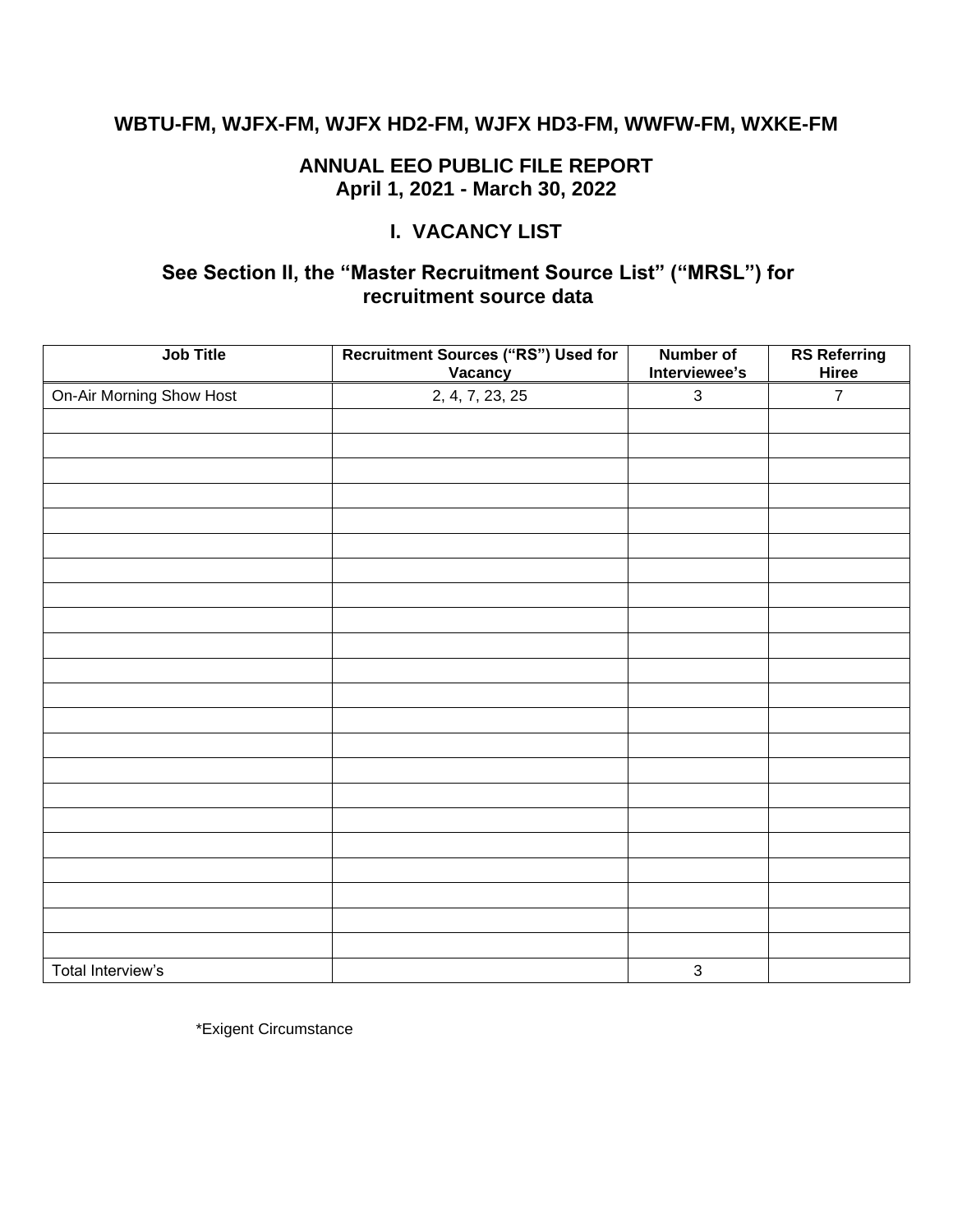### **WBTU-FM, WJFX-FM, WJFX HD2-FM, WJFX HD3-FM, WWFW-FM, WXKE-FM**

#### **RS**<br>Number **RS Information Has Source Entitled to Vacancy Notification? (Yes/No) No. of Interviewees Referred by RS over reporting period** 1 Advancement within N N 0 2 All Access 28955 Pacific Coast Highway Suite 210 Malibu, CA 90265 310-457-6616 [www.allaccess.com](http://www.allaccess.com/) N 0 3 Ball State University Career Center Lucina Hall 220 Muncie, IN 47306 765-285-1522 N 0 4 Bowling Green State University Bowling Green, OH 43403 419-372-2531 [www.bgsu.edu](http://www.bgsu.edu/) N 5 Client Referrals N N 0 6 Country Aircheck 914 18th Ave. S. Second Floor Nashville, TN 37212 615-320-1450 news@countryaircheck.com [www.countryaircheck.com](http://www.countryaircheck.com/) N 0 7 | Employee Referral N N | 0 8 | Huntington University Attn: Amber Rensberger [arensberger@huntington.edu](mailto:arensberger@huntington.edu) Huntington Union Building – Upper Level 260-359-4040 N 0 9 Indeed 470 W. Ave. Stamford, CT 06902 203-564-2418 [www.indeed.com](http://www.indeed.com/) N 0

### **II. MASTER RECRUITMENT SOURCE LIST ("MRSL")**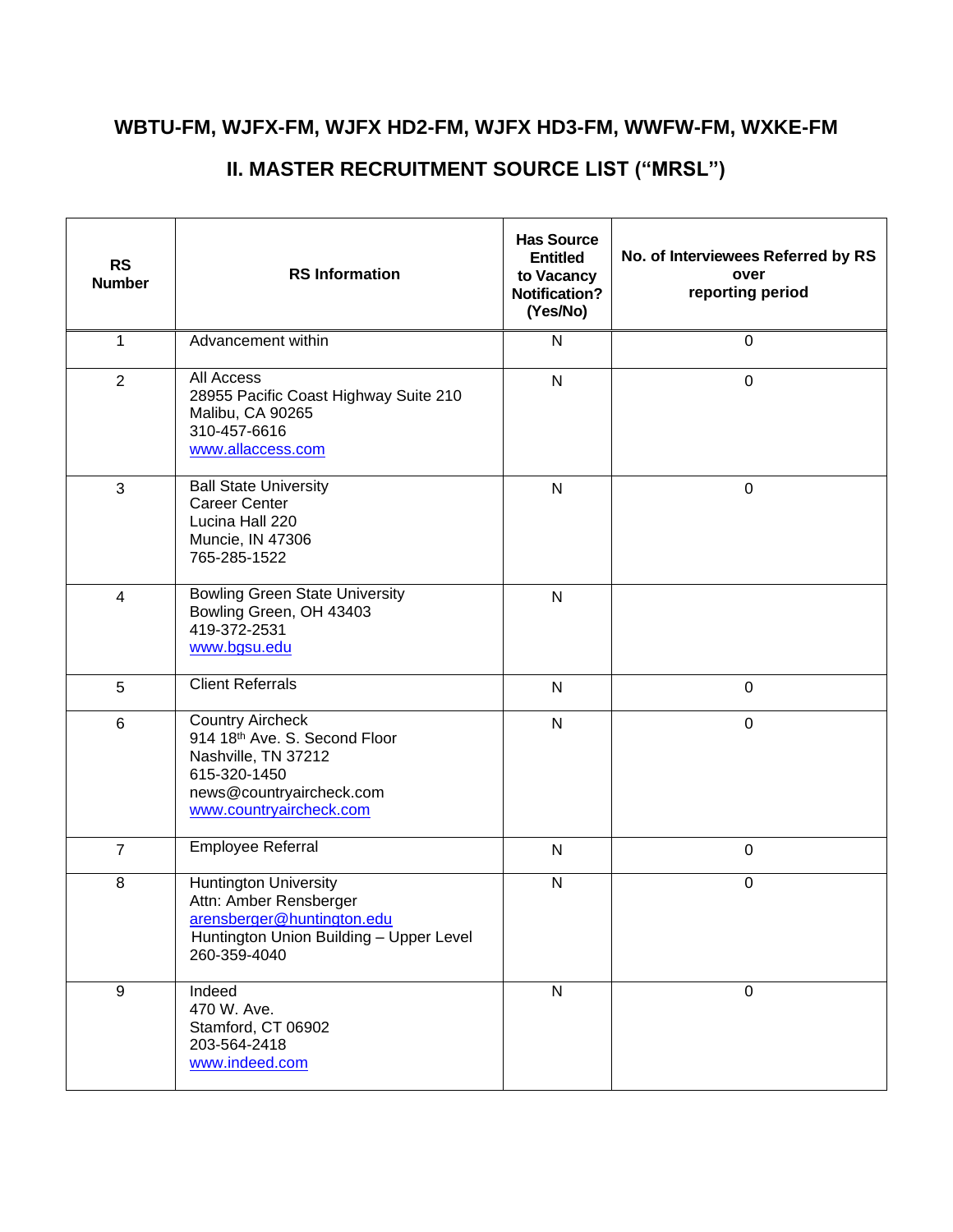| <b>RS</b><br><b>Number</b> | <b>RS Information</b>                                                                                                                                          | <b>Has Source</b><br><b>Entitled</b><br>to Vacancy<br><b>Notification?</b><br>(Yes/No) | No. of Interviewees Referred by RS<br>over<br>reporting period |
|----------------------------|----------------------------------------------------------------------------------------------------------------------------------------------------------------|----------------------------------------------------------------------------------------|----------------------------------------------------------------|
| 10                         | Indiana Broadcasters Association<br>Attn: Gwen Piening<br>gwen@indianabroadcasters.org<br>14074 Trade Center Dr. Ste. 141<br>Fishers, IN 46038<br>317-770-0970 | ${\sf N}$                                                                              | 0                                                              |
| 11                         | Indiana State University<br>200 N. 7th Street<br>Terre Haute, IN 47809<br>812-237-3773                                                                         | $\mathsf{N}$                                                                           | $\mathbf 0$                                                    |
| 12                         | <b>Indiana Tech</b><br><b>Career Center</b><br>1600 E. Washington Blvd.<br>Fort Wayne, IN 46803<br>260-422-5561 Ext: 2217<br>careercenter@indianatech.edu      | $\mathsf{N}$                                                                           | $\mathbf 0$                                                    |
| 13                         | Inside Radio.com<br>PO Box 567925<br>Atlanta, GA 31156<br>800-248-4242<br>contact@insideradio.com                                                              | $\mathsf{N}$                                                                           | $\mathbf 0$                                                    |
| $\overline{14}$            | <b>ITT Technical Institute</b><br>2810 DuPont Commerce Ct.<br>Fort Wayne, IN 46825<br>260-497-6200                                                             | $\mathsf{N}$                                                                           | $\mathbf 0$                                                    |
| 15                         | <b>Ivy Tech</b><br>3800 N Anthony Blvd.<br>Fort Wayne, IN 46805<br>260-482-9171                                                                                | ${\sf N}$                                                                              | $\boldsymbol{0}$                                               |
| 16                         | Linked In Network (Job Board Posting)<br>2029 Stierlin Ct.<br>Mountain View, CA 94043<br>650-687-3600<br>www.linkedin.com                                      | $\mathsf{N}$                                                                           | 0                                                              |
| 17                         | Manchester College<br>604 E. College Ave.<br>N. Manchester, IN 46962<br>260-982-5242<br>mcdcareers@manchester.edu                                              | $\mathsf{N}$                                                                           | $\mathbf 0$                                                    |
| 18                         | Non-Employee Referral/Industry Peer                                                                                                                            | ${\sf N}$                                                                              | $\mathbf 0$                                                    |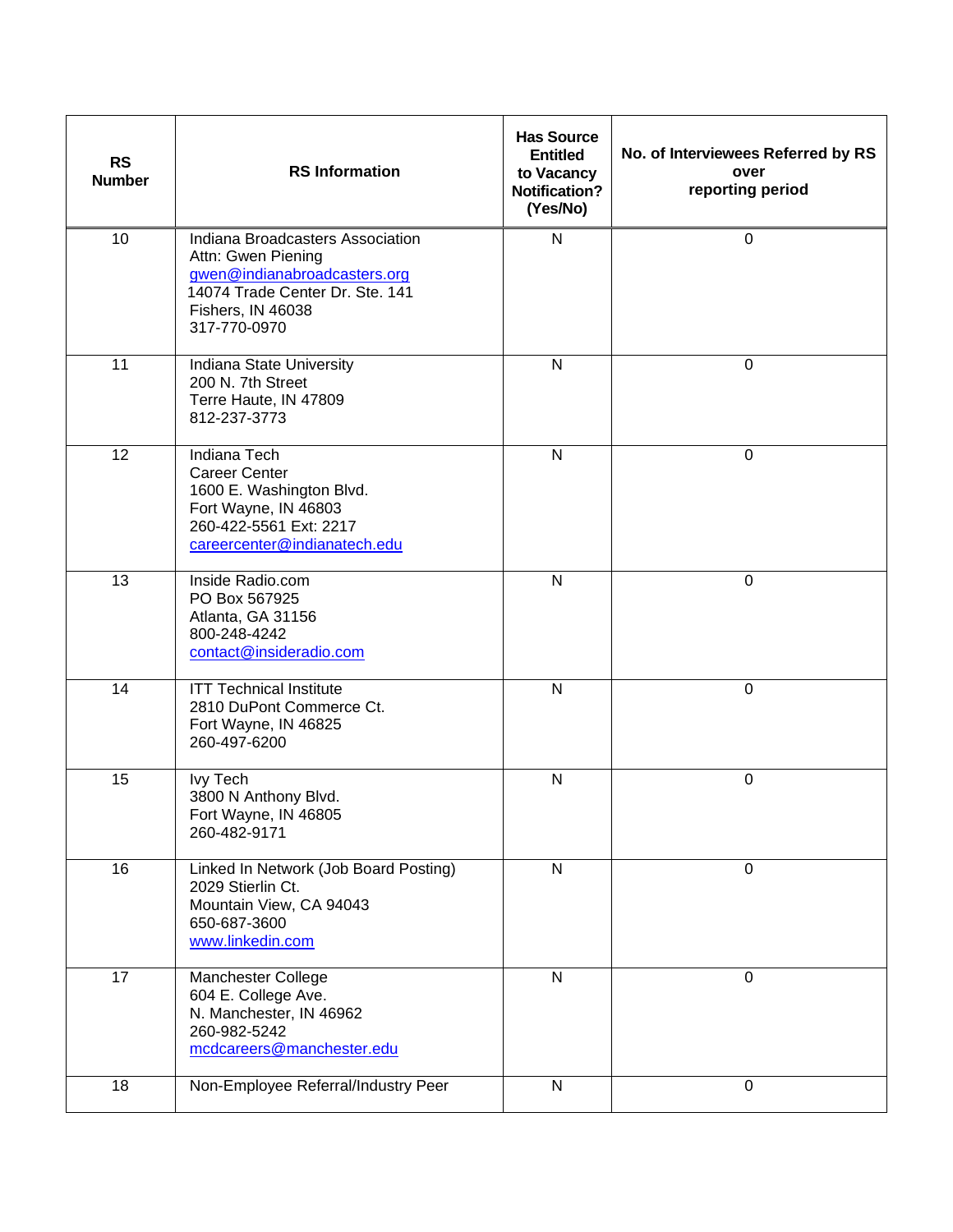| <b>RS</b><br><b>Number</b> | <b>RS</b> Information                                                                                      | <b>Has Source</b><br><b>Entitled</b><br>to Vacancy<br><b>Notification?</b><br>(Yes/No) | No. of Interviewees Referred by RS<br>over<br>reporting period |
|----------------------------|------------------------------------------------------------------------------------------------------------|----------------------------------------------------------------------------------------|----------------------------------------------------------------|
| 19                         | <b>On-Air Announcements</b><br>WBTU-FM, WJFX-FM, WJFX HD2-FM,<br>WJFX HD3-FM, WWFW-FM, WXKE-FM             | $\mathsf{N}$                                                                           | 0                                                              |
| 20                         | <b>PFW</b><br>2101 E. Coliseum Blvd.<br>Fort Wayne, IN 46805<br>260-481-4739<br>www.pfw.edu                | $\mathsf{N}$                                                                           | $\mathbf 0$                                                    |
| 21                         | Ramp 247.com<br>24307 Magic Mountain Pkwy #65<br>Valencia, CA 91355<br>661-294-9408<br>kevin@ramp247.com   | $\mathsf{N}$                                                                           | 0                                                              |
| 22                         | <b>Station Website Posting</b><br>WBTU-FM, WJFX-FM, WJFX HD2-FM,<br>WJFX HD3-FM, WWFW-FM, WXKE-FM          | $\mathsf{N}$                                                                           | $\pmb{0}$                                                      |
| 23                         | <b>Trine University</b><br>One University Ave.<br>Angola, IN 46703<br>260-665-4100<br>www.Trinecareers.com | $\mathsf{N}$                                                                           | 0                                                              |
| 24                         | University of Saint Francis<br>2701 Spring St.<br>Fort Wayne, IN 46808<br>260-399-7999                     | $\mathsf{N}$                                                                           | $\mathbf 0$                                                    |
| 25                         | Wabash College<br>301 W Wabash Ave<br>Crawfordsville, IN 47933<br>795.361-6100<br>www.wabash.edu           | $\mathsf{N}$                                                                           | 0                                                              |
| $\overline{26}$            | <b>SEU Open House Career Fair</b><br>2000 Lower Hunting Road<br>Fort Wayne, IN 46819<br>260-747-1511       | $\overline{\mathsf{N}}$                                                                | 0                                                              |
| 27                         | Zip Recruiter<br>800-557-9015<br>www.ziprecruiter.com                                                      | ${\sf N}$                                                                              | $\mathbf 0$                                                    |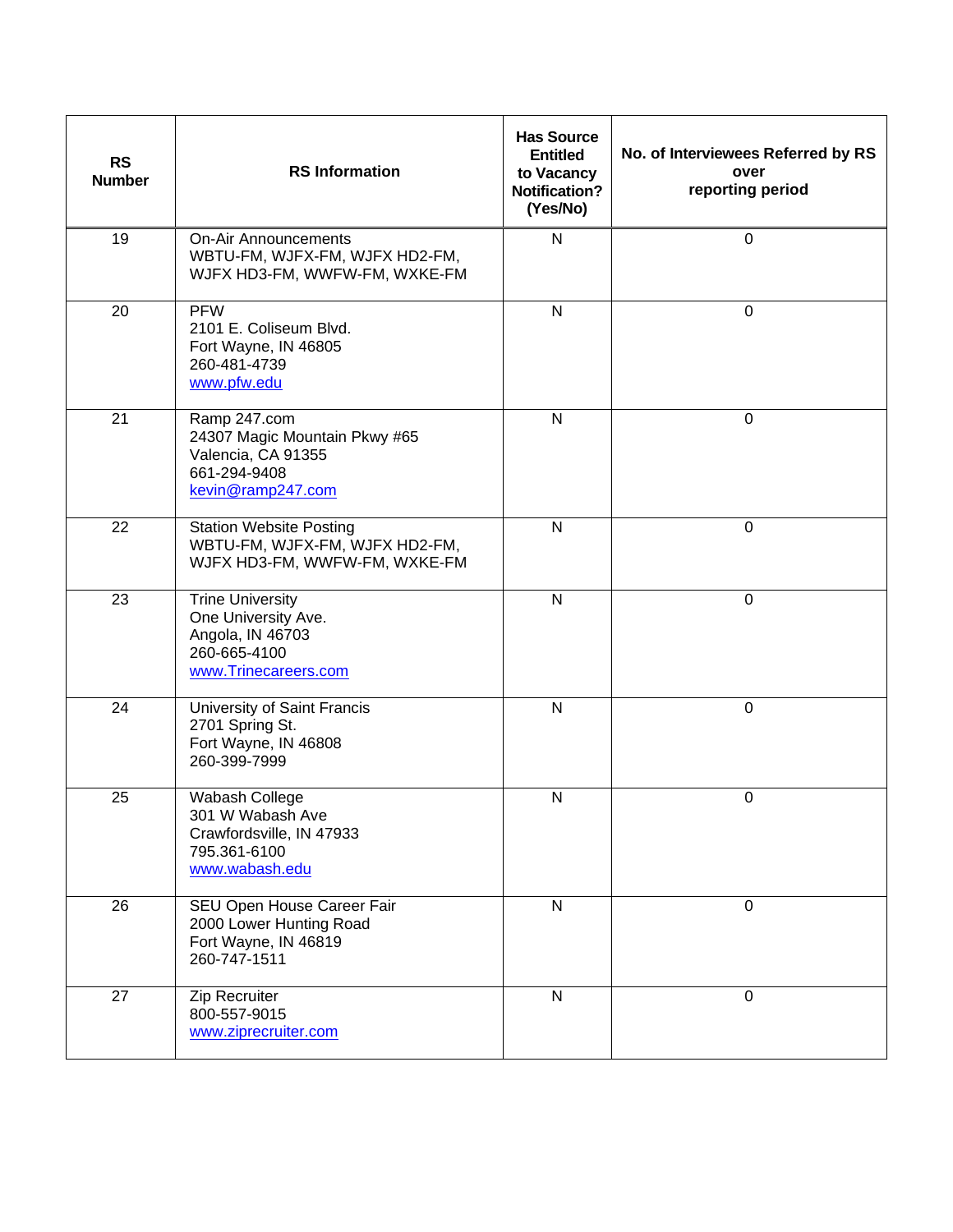# **WBTU-FM, WJFX-FM, WJFX HD2-FM, WJFX HD3-FM, WWFW-FM, WXKE-FM**

## **ANNUAL EEO PUBLIC FILE REPORT April 1, 2021 - March 30, 2022**

# **III. RECRUITMENT INITIATIVES**

|    | <b>TYPE OF RECRUITMENT INITIATIVE</b><br>(MENU SELECTION)   | <b>BRIEF DESCRIPTION OF ACTIVITY</b>                                                                                                                                                                                                                                                                                                                                                                                                                                                                                                                                                                                                                                                                                                                                                                                                                     |
|----|-------------------------------------------------------------|----------------------------------------------------------------------------------------------------------------------------------------------------------------------------------------------------------------------------------------------------------------------------------------------------------------------------------------------------------------------------------------------------------------------------------------------------------------------------------------------------------------------------------------------------------------------------------------------------------------------------------------------------------------------------------------------------------------------------------------------------------------------------------------------------------------------------------------------------------|
| 1. | <b>Training Programs</b>                                    | Throughout the period the SEU has established training programs<br>designed to enable station personnel to acquire skills that could<br>qualify them for higher level positions,<br>Sales Training - New Marketing Consultants, RAB<br>Training, was done through a Webinar. This was to aid<br>them with selling tools, to better learn our audience, and<br>the needs of their clients<br>Sales Training - Required for all Sales Personnel: Stonick<br>Recruitment Sales Program, Brandsformation and RAB<br>Webinars. Ongoing training to aid sales staff, with new<br>tools to be better prepared to aid their clients.<br>Traffic Training - Sales Asst & Marketing Consultants<br>working with Traffic Manager and Business Manager, to<br>continue learning Marketron 360 Traffic system updates to<br>assist sales personnel with their orders. |
| 2. | Diversity Training / Sexual Harassment<br>/ Ethics Training | During the reporting period the entire staff took 2 mandatory<br>Diversity & Sexual Harassment training programs.<br>One program was on Sexual Harassment the second<br>program was on Diversity in the workplace. Each employee<br>had to follow the webinars and complete the online testing<br>with a passing level for a certificate of completion.<br>All Supervisors and Managers were required to take a third<br>training course, Ethics in Action. Each had to complete the<br>online testing with a passing level and certificate of<br>completion.                                                                                                                                                                                                                                                                                            |